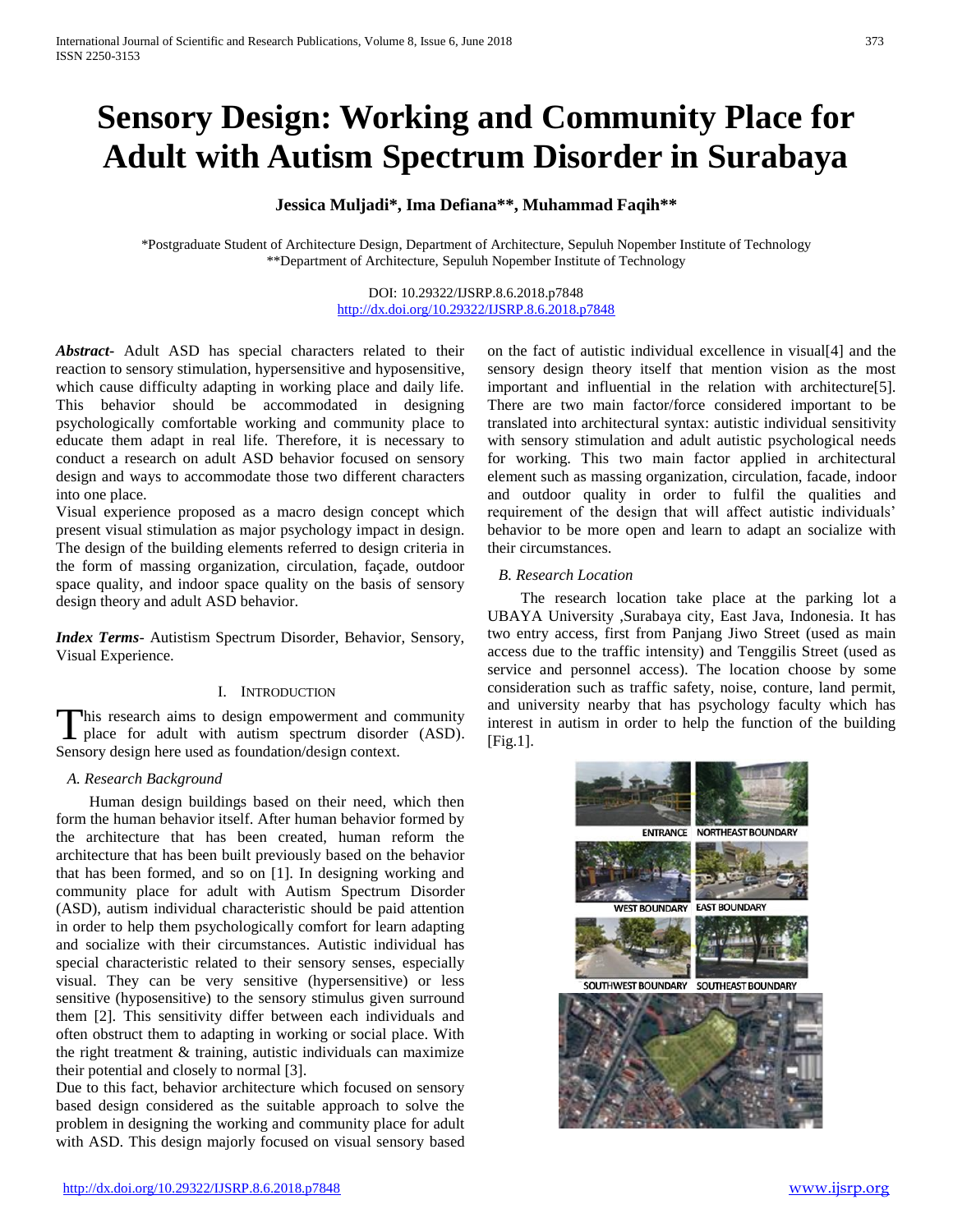

Fig. 1. Research location and boundaries

## II. LITERATURE REVIEW

## A. *Characteristic of Autism Spectrum Disorder*

According to Diagnostic and Statistical Manual of Mental Disorder fifth edition (DSM-5) there are some criteria used to diagnose the autism with specification as follows[6]:

- 1. Persistent deficits in social communication and social interaction across multiple contexts, as manifested by the following, currently or by history, for example:
- Deficits in social-emotional reciprocity, ranging, for example, from abnormal social approach and failure of normal back-and-forth conversation; to reduced sharing of interests, emotions, or affect; to failure to initiate or respond to social interactions.
- Deficits in nonverbal communicative behaviors used for social interaction, ranging, for example, from poorly integrated verbal and nonverbal communication; to abnormalities in eye contact and body language or deficits in understanding and use of gestures: to a total lack of facial expressions and nonverbal communication.
- Deficits in developing, maintaining, and understanding relationships, ranging, for example, from difficulties adjusting behavior to suit various social contexts; to difficulties in sharing imaginative play or in making friends; to absence of interest in peers.
- 2. Restricted, repetitive patterns of behavior, interests, or activities, as manifested by at least two of the following, currently or by history, for example:
- Stereotyped or repetitive motor movements, use of objects, or speech
- Insistence on sameness, inflexible adherence to routines, or ritualized patterns of verbal or nonverbal behavior
- Hyper- or hypo reactivity to sensory input or unusual interest in sensory aspects of the environment

## B. *Behavior Architecture*

Behavior architecture is architecture which in its application always include behavioral considerations in designing (as physical environment), that architecture design can become either as facilitator of behavior or as barrier of behavior (JB Watson, 1878-1958). Behavior architecture embodies and influences its users cyclically [7].

According to Steward Brand, human design buildings based on need, which then form the human behavior itself. After human behavior formed by the architecture that has been created, human reform the architecture that has been built previously based on the behavior that has been formed, and so on [1]. There are some variable that affect the human behavior: space; size and shape; furnitures and their arrangement; color; sound, temperatures, and lighting [8].

## C. *Sensory Design*

Sensory design is a designing method that places occupants as the focus of design by paying close attention to how space can

affect them in short or long term. Sensory design is influential in creating a responsive architecture, a design that interacts with people. Responsive architecture involves residents with their surroundings and their impact on how residents feel, think, and behave. Architecture can improve the human lifestyle. The main human senses contains of vision, taste, touch, smell, and hearing, with the relationship to the architecture as follows [5]:

a) Vision

Vision considered as the most important and influential. Human eyes work together with all their other senses, which is the other senses confirm what the eyes sees.

b) Taste and smell

Odor has power to capture and preserve the memory of any space.

c) Haptic / Touch

The haptic system consists of every stimulus that involves touch. It is the process of learning the object through its physical properties. The sense of touch often called a subconscious vision that can provide three-dimensional information.

d) Hearing

Hearing is the kind of sense that spread. However, the noise can be used to create a certain atmosphere. In buildings, the silence interact with our perception, and at the same time we can visualize.

According to Mostafa [2], the presence of a low stimulus environment plays an important role in maintaining the concentration of autistic individual. If the space is designed to be comfortable for autistic individuals, they will become more focused and able to interact [9]

## D. *Design for Autism*

According to Mostafa [2] there are two special needs of space for autism: *spatial function sequencing* (consisting of sequences, sequences and routines) and *visual attributes* (consisting of visual cues, visual disturbances and visual support). These two special needs of space can respond to the authenticity of the visual sense of the autistic individuals in interaction with space and vegetation which can be described as follows:

## *a) Spatial function sequencing*

Created with purpose to intervening environment among the autistic individual which they consider chaotic and unlimited, by providing patterns or structures in the room and also their regulation to the relation between space (order-sequences). Those space arrangements can give direction for autistic individuals to certain space functions in order to perform activities and create a routinity.

## *b) Visual Attributes*

A visual element affects the autistic individual. It can not be separated from the *order of space* that can create a *visual clues* for them to understand easily their surrounding environment by arranging interior furniture and the people involved in the room. Otherwise the *visual distraction* is an element to divert the attention of individuals who are fixated on constant and repetitive things. Visual support presented as *signage* for autistic individuals that used to interact with people and space.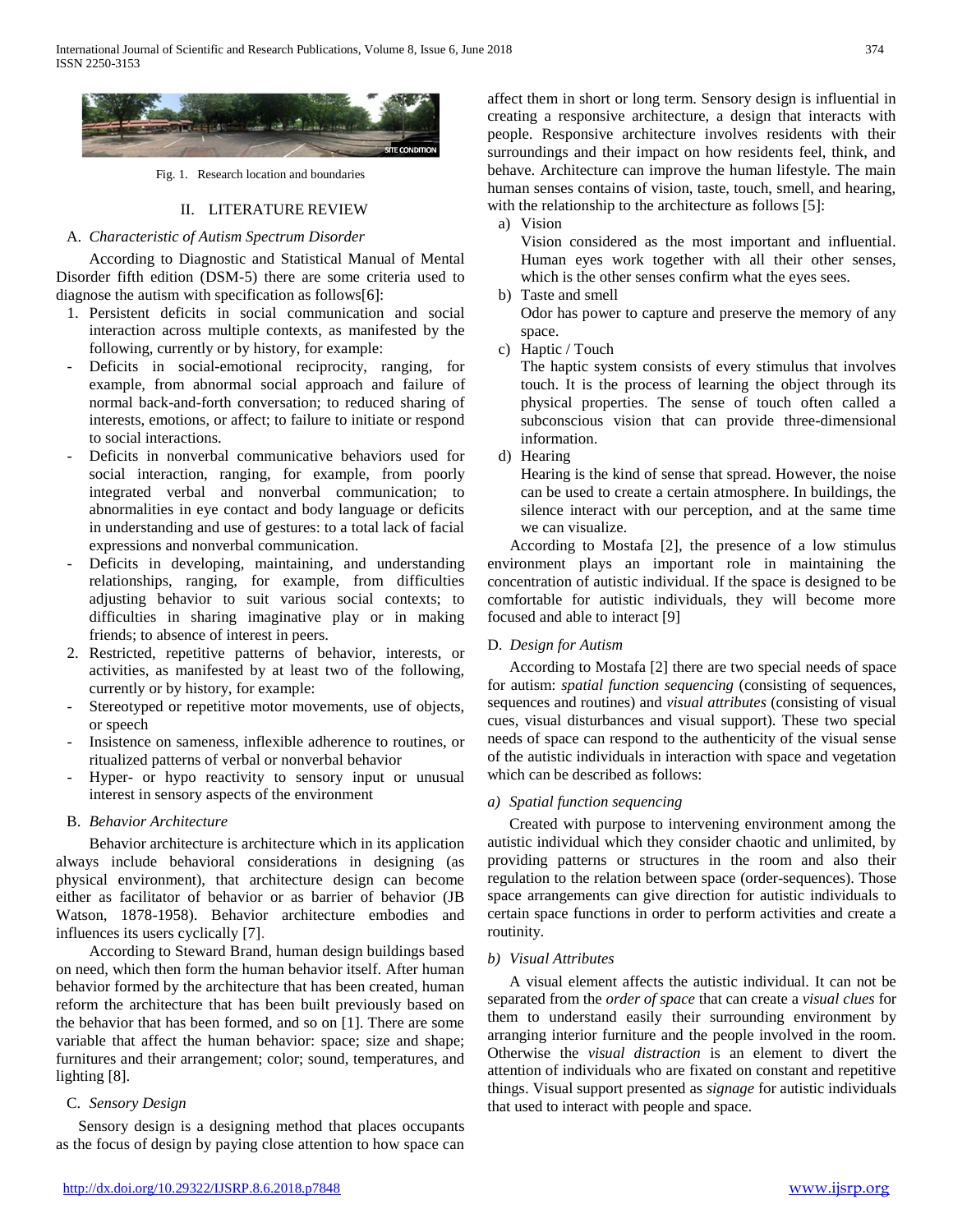Another important aspect of creating an environment suitable for autism is the circulation design. In both the inner and outer space contexts, each function must be designed with a clear circulation path. Similar to autistic treatment facilities, each goal must have a definite marker in order to identified clearly. This is necessary because autistic individuals can not think abstractly, and they will have difficulty in identifying the same space that has the same function.

## III. METHODOLOGY

Based on the type of data, the research categorized as descriptive qualitative research. Nigel Cross [10] *Exploring design situation* used as the method for data collecting, which contains:

- 1. Literature Searching: related to autism behavior, sensory design, design for autism, & building function standard.
- 2. Interviewing User: interviewing psychiatrist specialized with autism and parents of the autism individual.
- 3. Investigating User Behavior: focused on adult ASD behavior, reaction to sensory stimulation, needs, and potential.

*Forced-based method* used as the design method, namely the design respond to non-formal factors (can be out from architecture disciplines) in order to fulfill requirements and qualities needed in design. This *force-based method* has a series of frameworks as follows[11]:

- a) *context/culture/needs-identify force:* finding main factor/force that may influence problems of design dealing with adult ASD behavior
- b) *propose forms:* apply *force* to design and relate it with the design requirement resulting a design concept
- c) *refine and assemble system*: assembling and checking the relation between every design elements and *force* in order to continue to the more detail step of design.
- d) *proposal:* a comprehensive proposal in the form of schematic building design.

## IV. RESULT AND DISCUSSION

The research result analyzed to obtain design criteria. This design criteria determined to be used as design manual, and formed macro concept as result.

*Visual experience* proposed as macro design concept, by presenting integrated variety of visual experience consist of indoor, semi outdoor, and outdoor space as major sensory stimulus in the design. This concept consideration based on research fact of autistic individuals excellence in visual [4], so it can be conclude that visual stimulus become the biggest sensory stimulus impact for autistic individuals that can affect them psychologically to behave better.

The design criteria divided based on architectural elements namely massing organization, circulation, facade, indoor space quality, and outdoor space quality, with description as follows:

## A. Massing Organization

Massing organization become the widest aspect to be considered in designing based on *visual experience macro concept.* The whole massing concept must provide the formation of multi kind of space such as indoor, semi-outdoor, and outdoor space in order to give variety of spatial and visual experience. This spatial and visual experience variety should be softly integrated based on function, safety, and autistic individuals' psychology comfort.

Massing organization divided into 4 major area based on user activity as follows [Fig.2]:

- Public and administration area: mainly for public and staff. Consist of 3 mass: main entrance and lobby; office and gallery; library and cafeteria. Located in front of the site seen from main entrance
- Working and interaction area: mainly for autistic individuals and public visitors. Consist of 5 mass: ranch; IT and system; craft and market; shows and food court; performing studio. Located between public and dorm area.
- Private and dormitory area: mainly for autistic individuals and their caregivers. Consist of 10 mass of dorm. Located in back of the site seen from main entrance
- Service area: for service activity. Located spreadly at the edge of site to accommodate other area's needs.



Fig. 2. Massing organization based on area: public and administration (blue); working and interaction (yellow);private and dormitory (red); service (purple)



Fig. 3. Massing organization provide the formation of outdoor space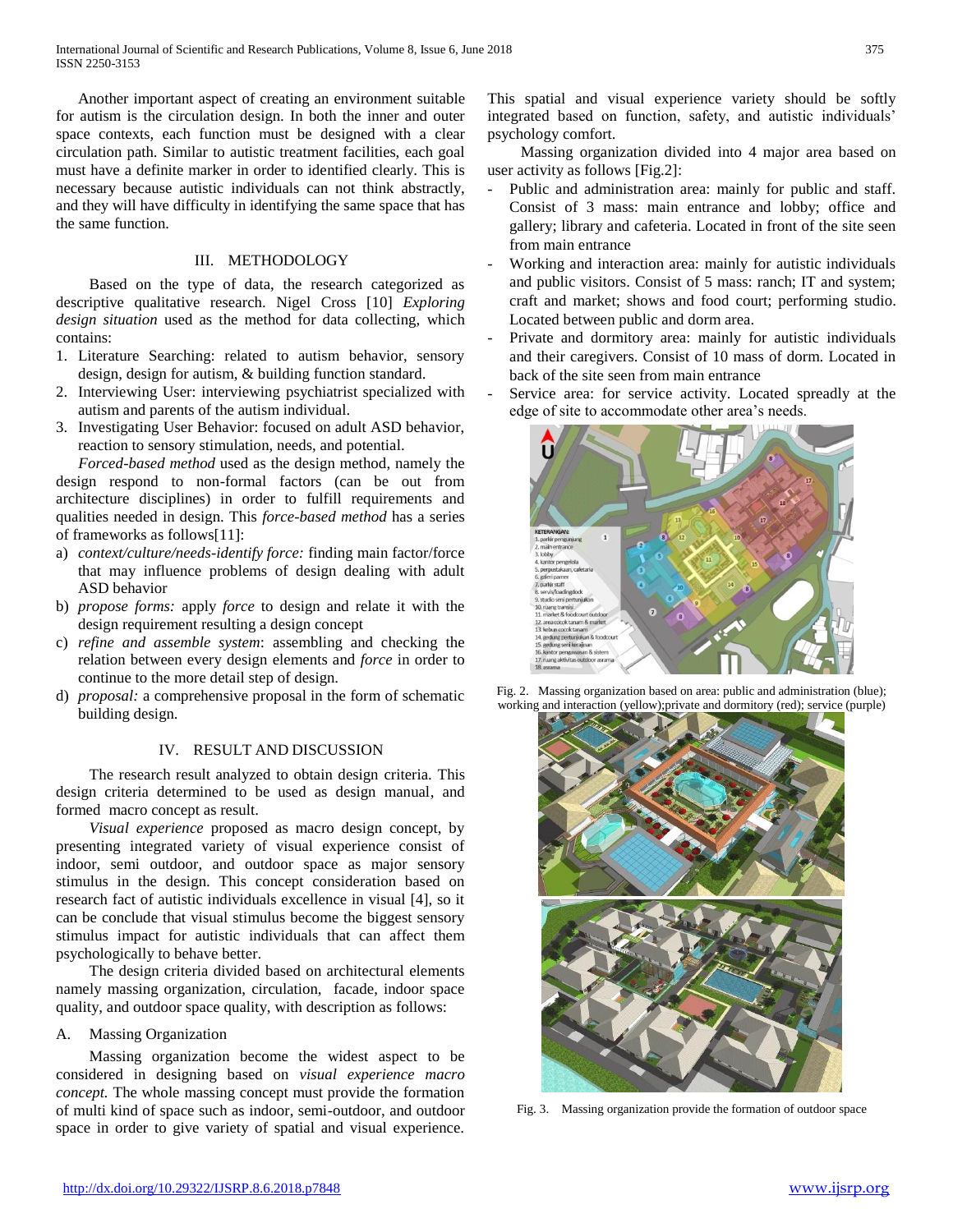Based on *context force* (location's lack of view) and consideration of privacy and noise-comfort needs, therefore the site's view oriented inside with integration with view into site. Some area lowered to create more private space, for example: dormitory area. Massing organization of each area oriented to create outdoor communal space in the middle so that autistic individuals visually stimulated to see socialization activities around them [Fig.3].

## B. Circulation

- Organized based on autistic individuals' routinely sequence and users type
- Simple linear circulation that easily understood with signage like color and patterned form as identity [Fig 5]
- Physically boundaries but visually accessible access for autistic individual in working area [Fig.5]
- Healing element like trees, pond, and garden surrounding autistic individuals' circulation as a relaxing stimulation



Fig. 4. Simple linear circulation arrangement of dormitory area: autistic individual (pink); service (green); supervision spot (yellow); outdoor communal space (blue)



Fig. 5. Above: physically boundaries but visualy accessible access for autistic individual in working area. Below: the color of pathways pattern used as signage

- C. Facade
- Used of warm and neutral color as dominant in design [Fig.6], and some bold or bright color [Fig.5] as needed, for example: as a signage.
- Simple geometrical shape with soft corner at some place with high intensity circulation[Fig.6].
- Safe material as needed for example: rubber material for some corner.
- Acoustic isolator material as needed for example: in relaxing room wall
- Neat repetition of some building elements such as column, texture [Fig.7]



Fig. 6. Use of warm neutral color and soft corner at living room



Fig. 7. Repetitive pattern used for see-through wall which provide visual experience and air circulation

- D. Outdoor Space Quality
- Provide sociopetal place for autistic individual to interact along with healing element for relaxing sensory stimulus [Fig.8].
- Arrangement of transitional space between indoor and outdoor space to give relaxing ambiance and variety visual experience [Fig.9].
- Outdoor space provide working and interaction activity with consideration of privacy and safety factor such as noise, supervision access.



Fig. 8. Communal outdoor space at dormitory area provide healing and active ambiance (based on each function) by giving visual stimulus such as tree, color, repetition elements